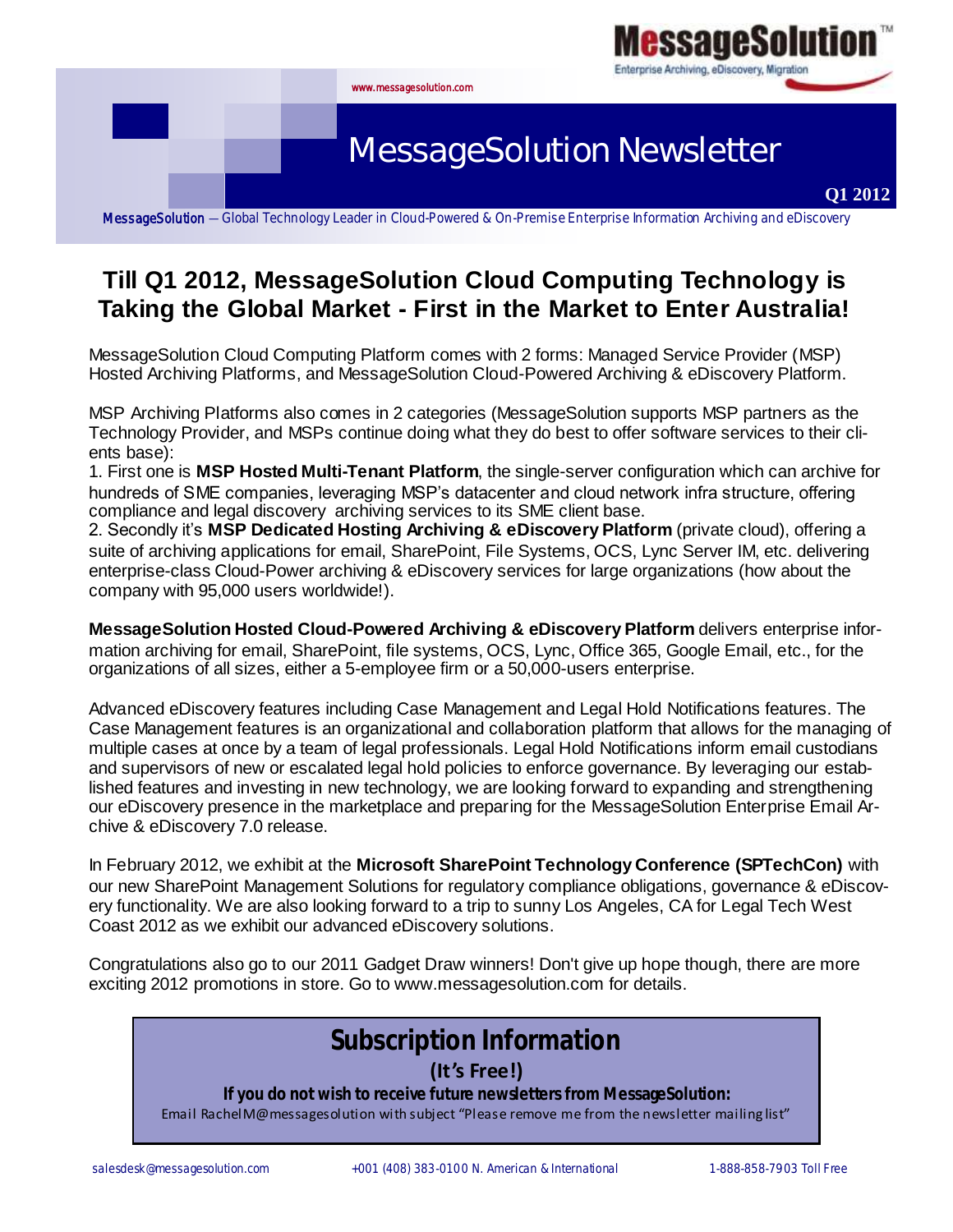# **Welcome and Thank you to a few new Customers & Partners!**

- **The City of Redmond, OR** -
- **Beijing International Capital Airport**  - the largest airport in Asia.

**Follow us on Facebook at** http://www.facebook.com/ **MessageSolution** 

> **Or on Twitter**  http://twitter.com/ **GlobalArchiving**

**Kenya Commercial Bank** – Largest Bank in Kenya

 **Nippon Telocom & Telegraph** - NTT, the largest telecom company in Japan, deployed MessageSolution Cloud Archiving Platform, covering Hong Kong, China & Japan regions

- **Moody National Bank**—founded over 100 years ago, Moody has offered customers quality banking since 1907
- **Sahara Group**—Headquarteded in Nigeria, focuses on supporting endeavors is centered within the Oil and Gas industry and its associated sub-sectors.

## For our Clients and Partners**!**

Check out our updated data sheets accessible from our website

Including

- Enterprise eDiscovery Platform Data sheet
- and updated versions of other data sheets

Discover the benefits of **MessageSolution** Partners Program

http:/www.messagesolution.com/ partners\_marketing\_tools.htm

## **PARTNER SECTION**

As a member of the MessageSolution Partners Network, your organization is eligible to **receive 5-10% of the purchasing price** for any organization you refer to MessageSolution that purchases MessageSolution products or services.

For more information on our referral program, please contact your MessageSolution Account Manager or call +-001 408 383-0100.

Page 2